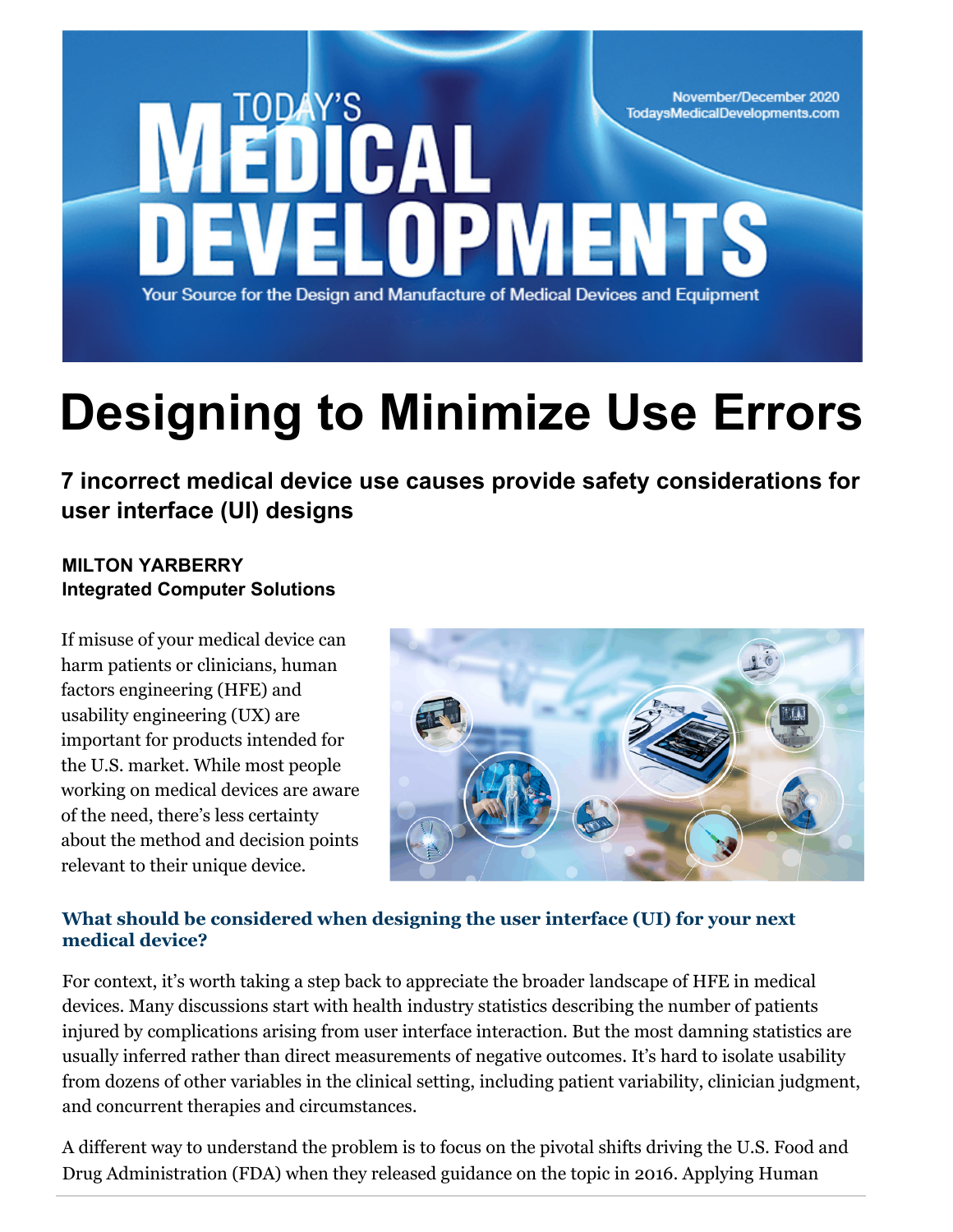Factors and Usability Engineering to Medical Devices is the FDA's nonbinding set of recommendations to the medical device industry.

A prominent concept in the guidance is the term **use error**, which should not be confused with **user errors**. User errors are the fault of the user and are non-systemic to the medical device. This includes misreading a display, mental error, insufficient training, and lapse of attention.

*Use error*, a term coined in 1995 in a medical device trade periodical, inverts the blame from user error and asserts that the device is responsible for mistakes made by a user; even if those mistakes are made because of traits that we normally associate with human shortcomings, such as mental error or inattention.

Users and the complicated real-world environments in which they work, impose a permanent set of requirements on the medical device. Many such requirements are substantially addressable by design modifications – bigger, brighter displays; large input buttons, safety-aware workflows – and avoid dependence on device training.

To demonstrate how strict the recognized standards are and how strongly the FDA feels about this, consider the following passages from the 2016 guidance:

"3.9 Use error: User action or lack of action that was different from that expected by the manufacturer and caused a result that (1) was different from the result expected by the user and (2) was not caused solely by device failure and (3) did or could result in harm."

The first clause, "a result that was different from the result expected by the user" is pretty sweeping; how often do devices do something that we don't expect? This doesn't just apply to the device actions but also the lack of device actions. If this wasn't broad enough, the phrase "...did or could result in harm" obligates the manufacturer to address both observed problems and theoretical ones.

From IEC 62366, Annex A

"…use errors are the direct result of poor user interface design"

As for who is culpable, this statement puts the blame for missed expectations directly on interface designers.

## **Use Errors Causes**

How does the concept of use error motivate our thinking when designing medical device interfaces? Consider the causes of use errors, such as:

### **1. Managing user cognitive load**

Is the user multi-tasking? Will the user be interrupted in the middle of a workflow? Is the information being presented (at every step in the workflow) too broad? Is the information being presented too superficial?

#### **2. Accounting for untrained users**

Can a manufacturer guarantee that all users will be trained? If not, will untrained users make use errors? To what extent can the medical device mitigate the potential harm from an untrained user?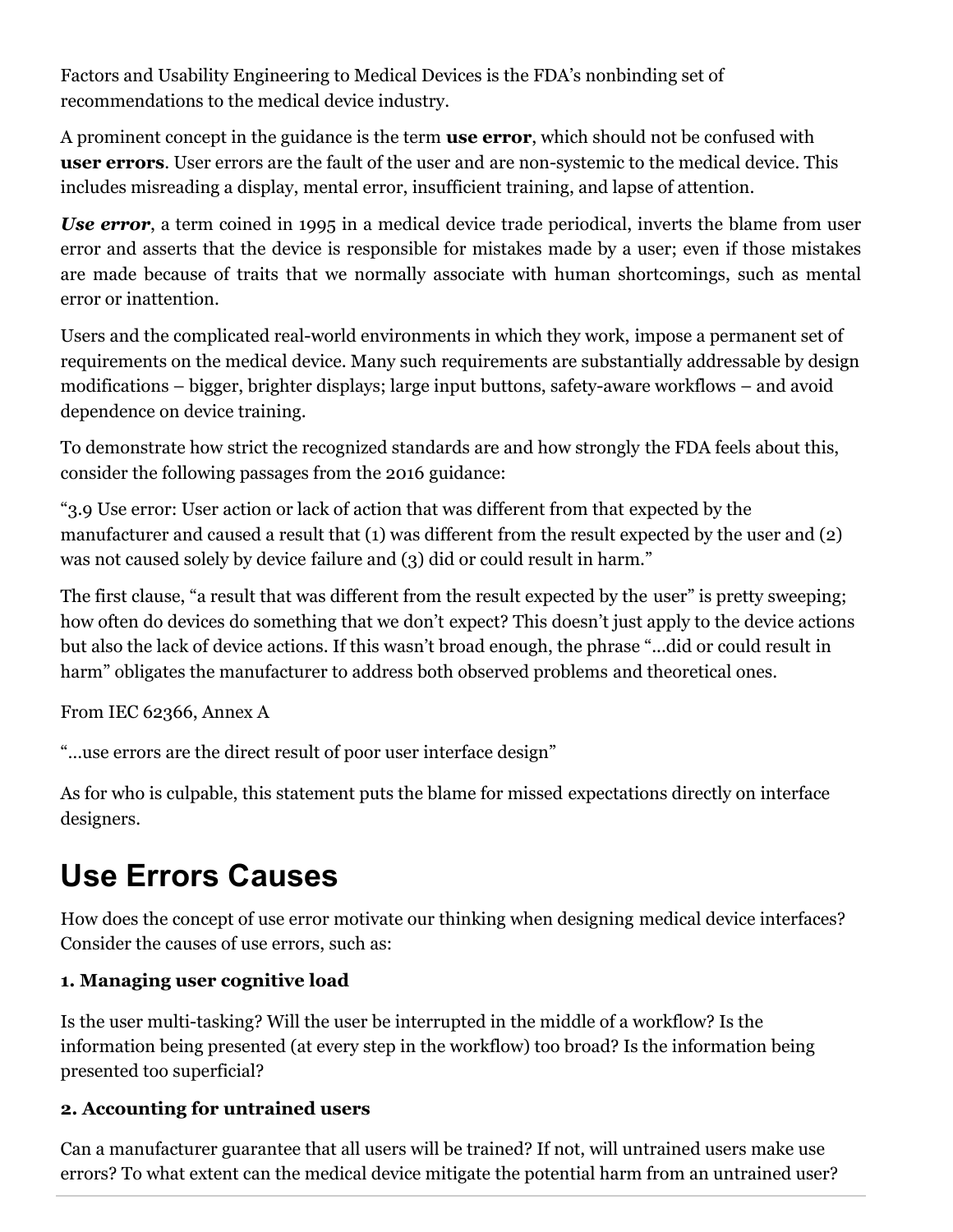#### **3. Allowing for urgent usage**

Are there high urgency use cases? If so, does the device support immediate use? Can information collection be performed at the end of, or outside of a workflow?

#### **4. Accounting for novel use or streamlining**

Will an experienced person use the device differently from a novice? Sometimes, physicians will use the device differently than other users, for example by disabling therapeutic limits. Should the device tolerate these novel uses? How will the device make these novel uses safe?

#### **5. Balancing device security with access and workflow**

Is device security and user authentication balanced with the needs of the user environment? For example, in a hospital's ER, is urgent use balanced by the need to prevent unintended users? Is device security cumbersome to the extent that it is disabled or defeated by clinicians?

#### **6. Compensating for user variation (height, hand size, color-blindness, visibility, audibility)**

Do small buttons lead to key entry mistakes? Is the minimum font size visible at a distance for a user with corrected vision?

#### **7. Accommodating a physically encumbered user**

Do the requirements of a sterile environment conflict with the means of inputting data? Is the touchscreen sensitive to users wearing double gloves? Does the clinician have a free hand available to manipulate the device while performing other tasks?

## **Safety Premium**

Fortunately, preventing harm is a pretty well defined standard that can be addressed with design. It's also consistent with the normal risk management practices that are incumbent with medical device design. What might be less clear is a framework for eliminating use errors.

The FDA recognizes an international standard for dealing with human factors and usability engineering – Medical Devices - Part 1: Application of Usability Engineering to Medical Devices (also known by the designation IEC 62366). The standard describes a process of risk mitigation that closely mimics the process outlined in risk management standard IEC 14971.

At a very high level, the general steps of IEC 62366 are:

- 1. Define the intended use, users, and environment
- 2. Itemize and analyze the hazards associated with use
- 3. Prototype solutions to the risks
- 4. Conduct user studies and evaluate performance